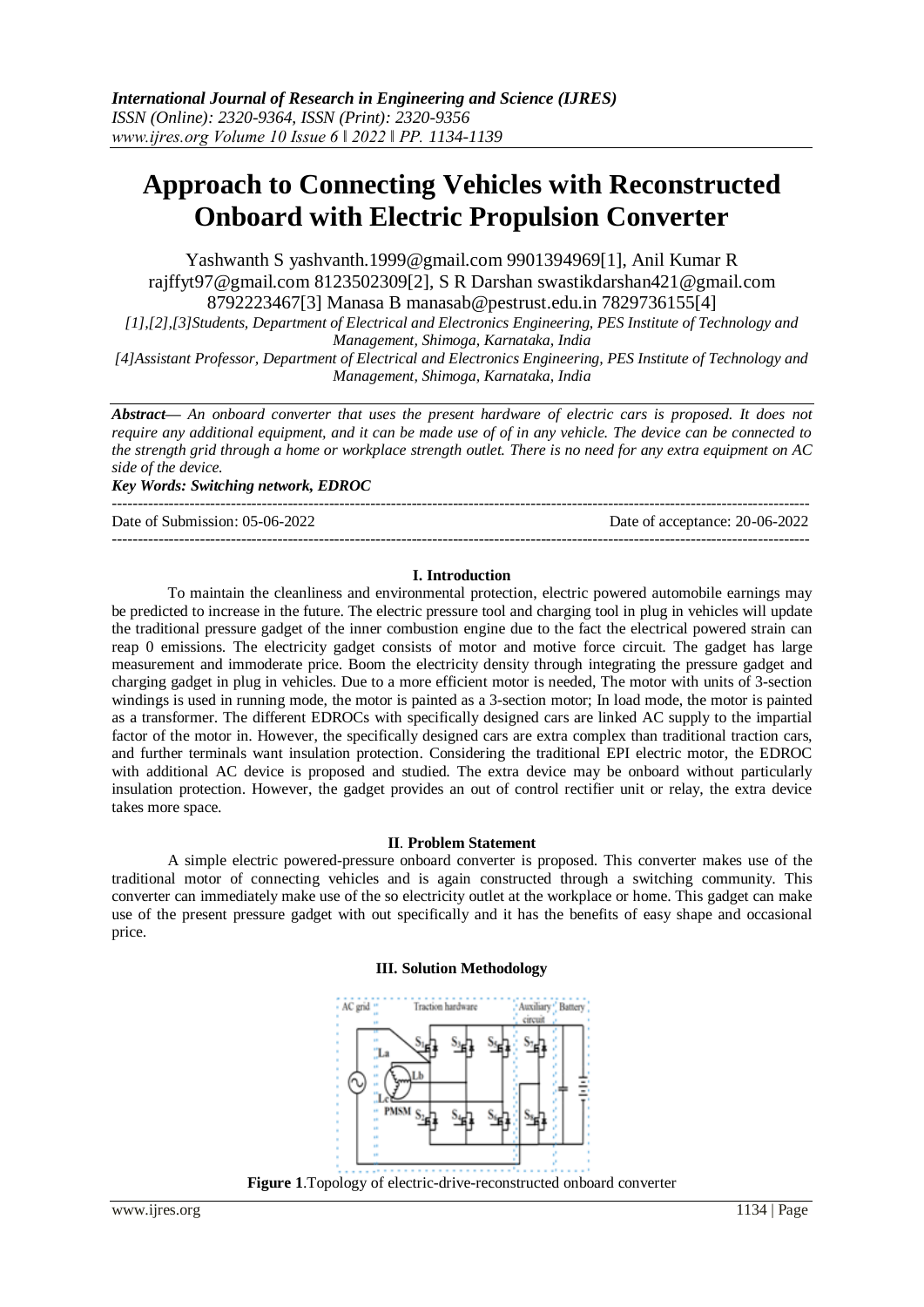The proposed electric powered-pressure-reconstructed onboard converter in PEV is found out through connecting an auxiliary circuit among battery and traction hardware, as proven in FIGURE 1. The auxiliary circuit and the inverter of traction hardware shape a switching community to reconstruct converter. And the proposed manipulation technique is relevant for any 3-section inverter drive hardware, and you do not need a specially designed motor. The converter most effective makes use of a singlephase electricity deliver with out extra device together with inductance or relay on the AC side. The gadget has operating modes, which can be charging mode and motive force mode.

#### **IV. Working Methodology**

The auxiliary circuit and the traction equipment inverter form a switching network to rebuild the converter. And this control method is applicable to any three-phase inverter traction equipment, and a specially designed motor is not required The wiring diagram for a 3 section inverter is shown below.



**Figure 2**. Three Phase Inverter Circuit

Basically, the 3 hands of an inverter may not be on time with a hundred and twenty stages perspective to generate a three section AC deliver. The switches S1, S2, S3, S4, S5, and S6 supplements every different. In 3 inverters with unmarried-section are positioned throughout a comparable DC supply. The line voltage in the 3 section inverter is equal to the line voltages in the mid-bridge inverter with a unmarried section.

## **V. Results of Three Phase Inverter Circuit Using SIMULINK**

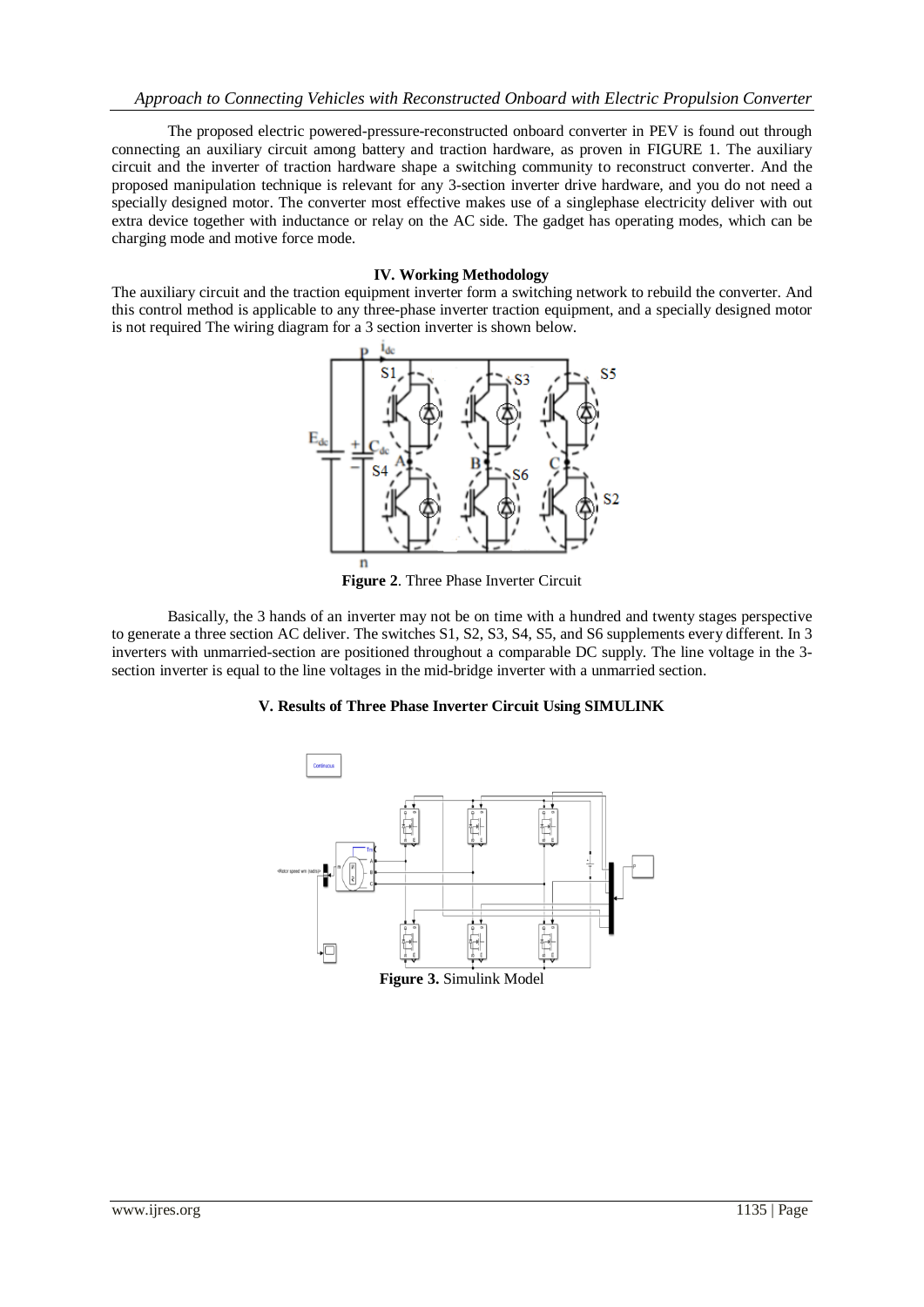

**Figure 4**. Graph of speed vs time









## **VI. RESULTS AND DISCUSSION**

The PMSM is connected to the proposed onboard charger the battery is connected to the circuit. There are two operation modes,<br>1. Driving n

- Driving mode
- 2. Charging mode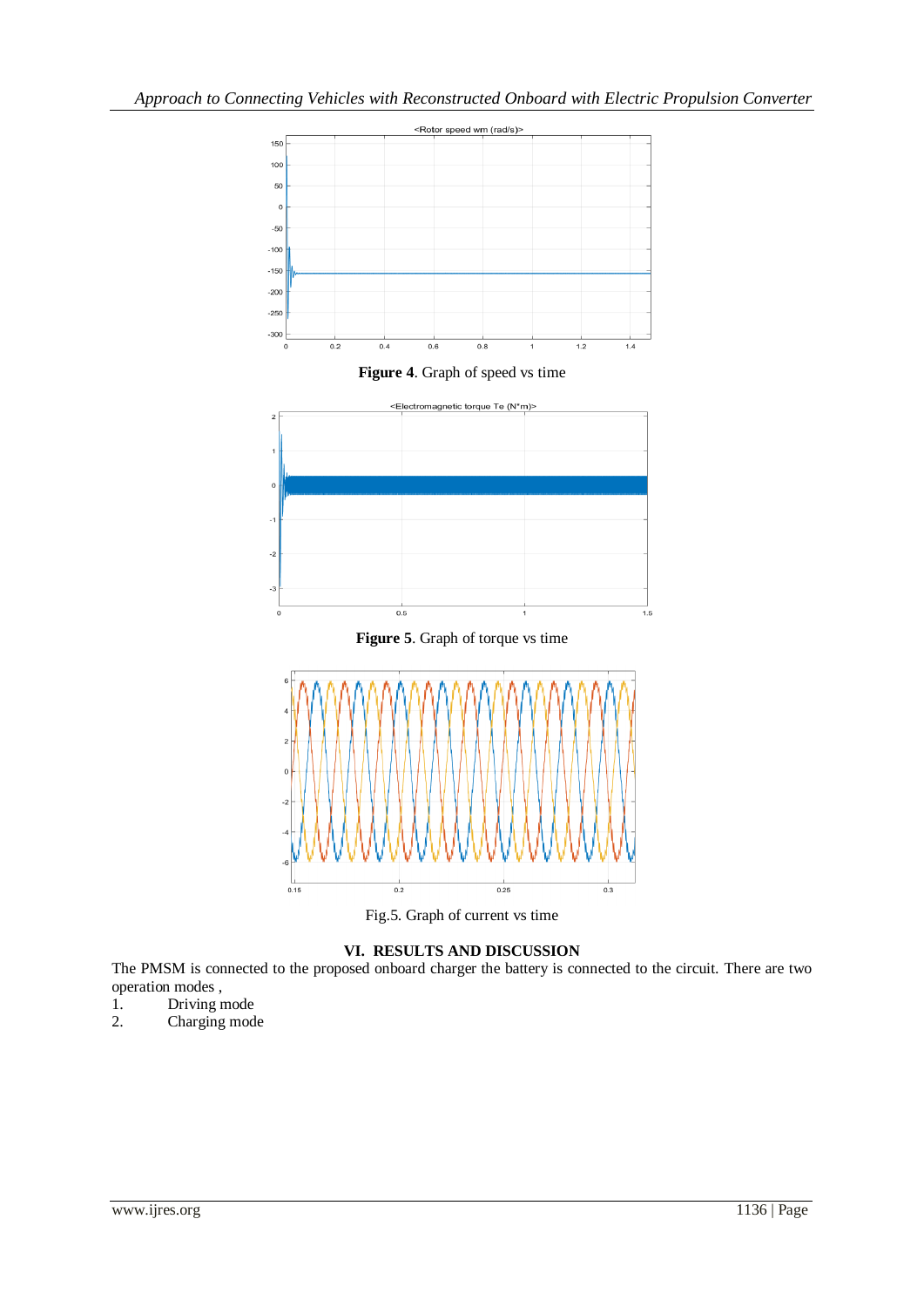





**Figure 7**. Charging voltage, current and SOC



**Figure 8.** Driving Mode circuit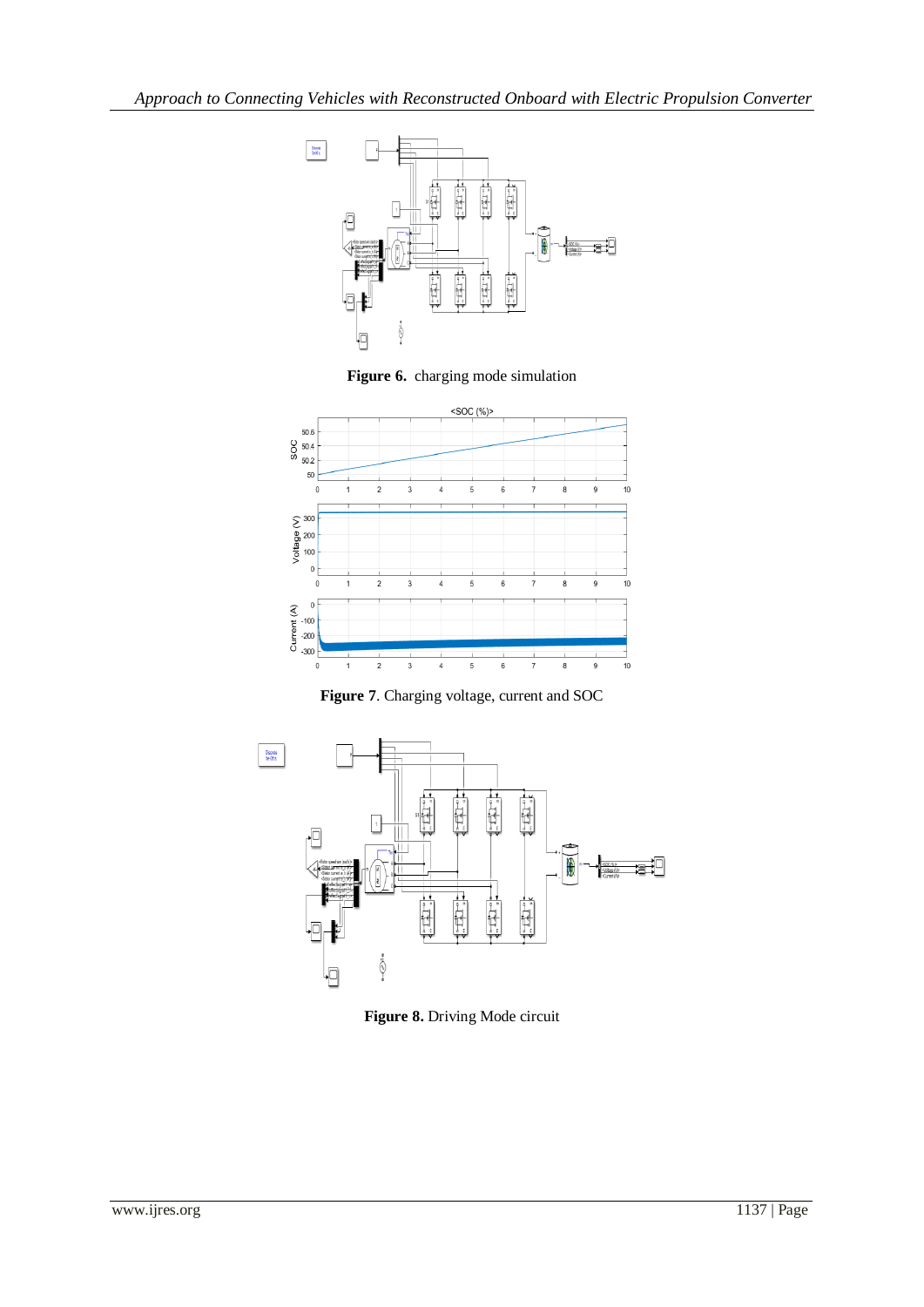

**Figure 9,** battery discharging, current, voltage and SOC



The Figure 1 shows the charging mode simulation. It shows that the S1 and S2 are not working. Other switches help to charge the battery. The Figure 2 shows the charging voltage, current and SOC. The Figure 4. Shows the Driving Mode circuit. It shows that the S7 and S8 are not used. The Figure 5 shows the Battery discharging current, voltage and SOC. Then the Figure 6 shows the PMSM motor speed. It shows the motor runs in maximum speed. The Figure 7 shows the PMSM motor current. It is sinusoidal.